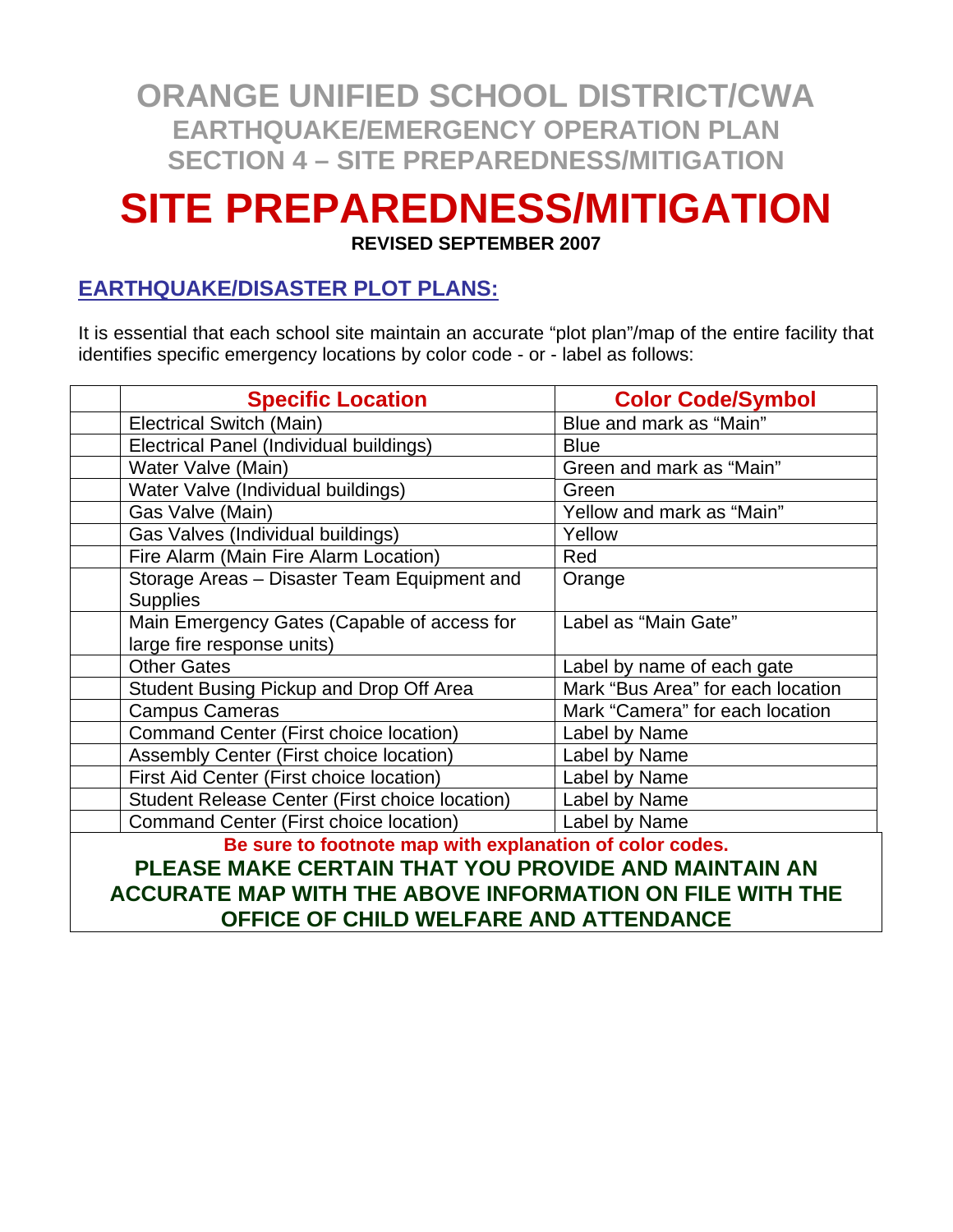# **UTILITIES**

#### **Who to Call in Event of Power Failure/Utility Problem**

#### **1…………………Director of Maintenance 997-6378**

#### **2…………………Security 997-6396**

| <b>UTILITY DO'S</b>                                                                                                             | <b>UTILITY DON'TS</b>                                                                                                   |
|---------------------------------------------------------------------------------------------------------------------------------|-------------------------------------------------------------------------------------------------------------------------|
| <b>GAS</b> If problem can be isolated, shut off supply at unit,<br>i.e. heater, stove, etc.                                     | System should not be returned to service until Mainte-<br>nance Department has determined cause or has made<br>repairs. |
| If problem cannot be determined, shut off building main<br>gas valve.                                                           |                                                                                                                         |
| As a last resort shut off gas at meter.                                                                                         |                                                                                                                         |
| <b>WATER</b> Try to isolate problem and shut off at area,<br>i.e., toilets, urinals, sinks, etc.                                | Do not return system to operation unless repairs have<br>been accomplished                                              |
| If leak cannot be stopped at source shut off building<br>main water supply.                                                     |                                                                                                                         |
| If underground pipe is broken, shut off at water meter.<br>Notify "Maintenance Department".                                     |                                                                                                                         |
| <b>ELECTRICAL</b> If problem can be isolated, shut off<br>electrical at local breaker panel or switch.                          | Do not turn system back on until "OUSD" Maintenance<br>Department has checked system                                    |
| If electrical fires, shut off main breaker in electrical room.<br>Do this as last resort. Notify "Maintenance Depart-<br>ment". |                                                                                                                         |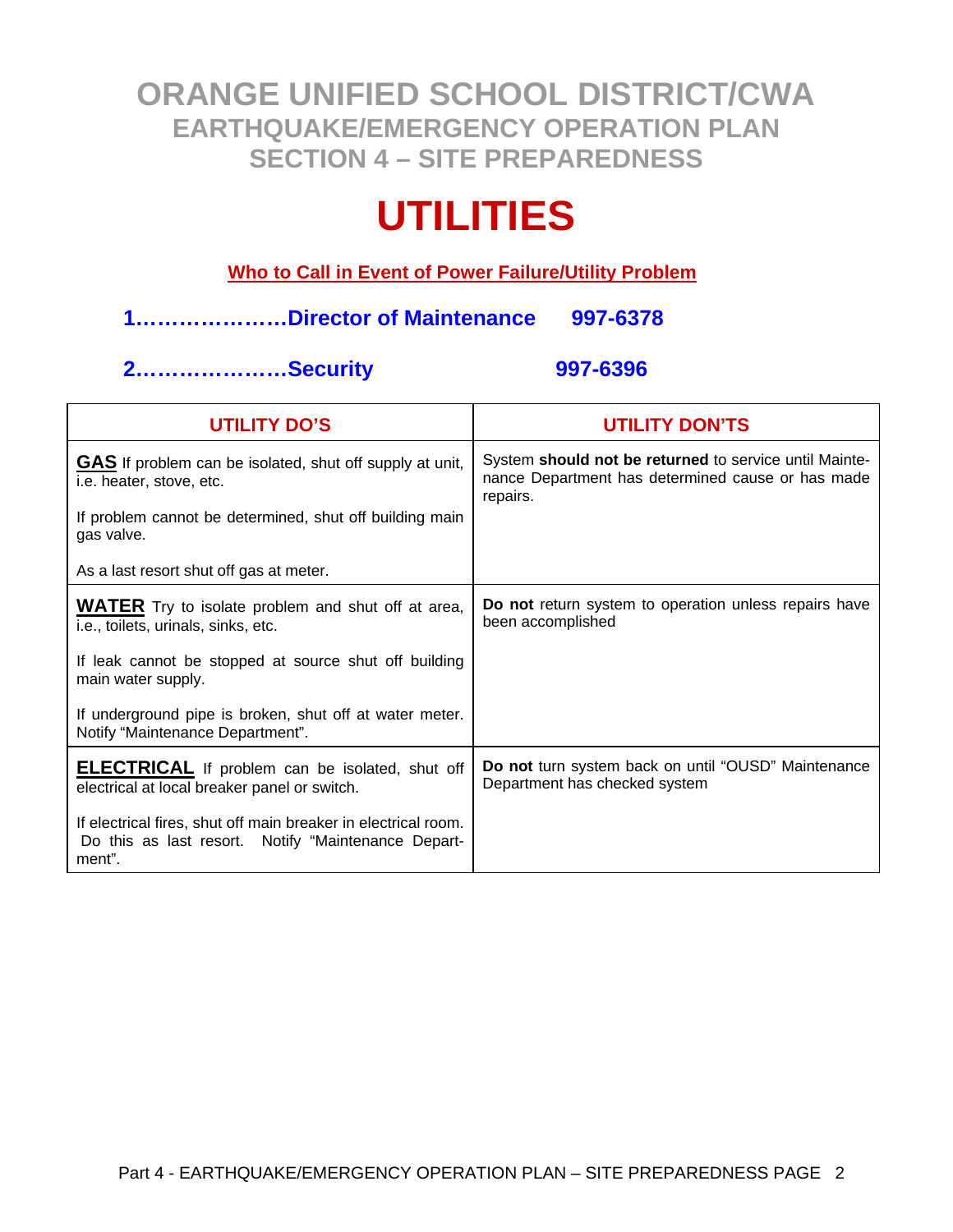# **SAFETY PRECAUTONS**

- 1. Know where shutoffs are for gas, water, and electricity, know how to turn off, and keep a wrench nearby.
- 2. Secure water heater and appliances which could move enough to rupture gas or electricity lines.
- 3. Keep heavy objects on low shelves.
- 4. Fasten storage shelves and large cabinets to the wall to prevent tipping over.
- 5. Inspect classrooms for loose objects (statues, T.V., display items) and secure them to wall or locate away from student seating.
- 6. Prevent blocking of doorways.
- 7. Keep cabinet doors closed/latched when not in use.
- 8. Store flammable, combustible, and hazardous materials safely in proper cabinets and away from exit doors.
- 9. Prevent over accumulation of flammable, combustible materials in classrooms, work rooms, storage areas, etc.
- 10. Keep glass containers in storage cupboards when not in use.
- 11. Keep electrical cords away from walkways and exits.
- 12. Remove electrical cords and extension cords after use and store them as appropriate.
- 13. Inspect the campus for potential objects which could become barricades such as block walls around locker areas, overhangs above walkways, etc.
- 14. Schedule replacement of batteries annually.
- 15. If **indoors** during earthquake or other disaster:
	- Stay indoors and away from glass windows.
	- Drop under desk or table (or other sturdy furniture).
	- Stay there until all is clear.
- 16. If **outside** during earthquake or other disaster:
	- Stay in open area.
	- Drop.
	- Stay away from concrete walls, trees, buildings, exposed wires, and chain link fences, which conduct electricity.
	- DO NOT panic or run.
	- If en-route to school, continue going to school after shaking stops.
	- If en-route to home, continue going home after shaking stops.
- 17. If **in a car** during earthquake:
	- Park in safe place.
	- Stay inside.
	- Stay there until all is clear.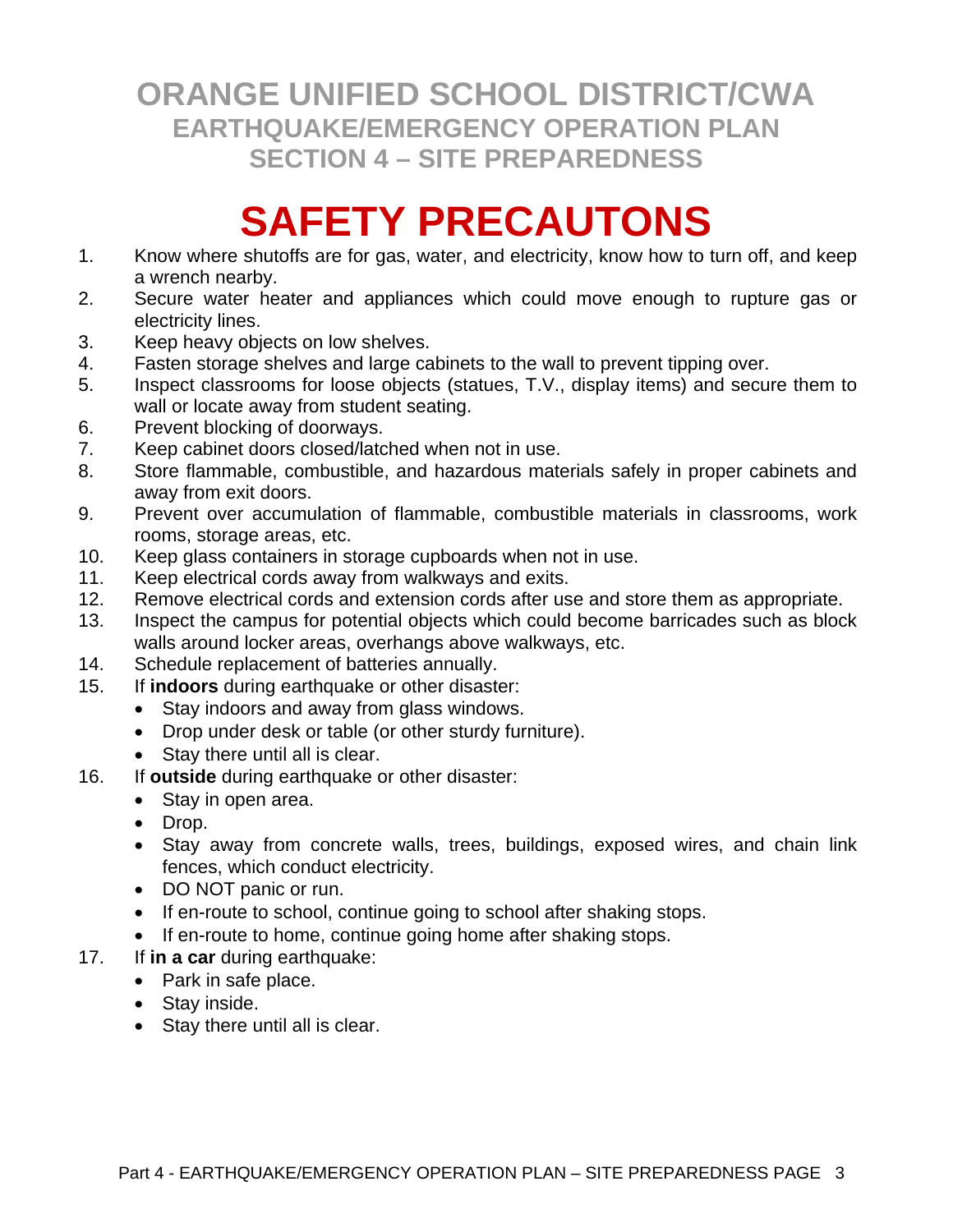# **EMERGENCY TOOLS**

The following is a list of emergency tools. The list represents a minimum number of tools. Larger school sites should adjust accordingly. Each school site is to store the tools in an emergency toolbox. The emergency toolbox is to be placed in a location that would be accessible during an earthquake or other crisis/disaster. All key staff members are to be knowledgeable of the emergency toolbox location:

| <b>NUMBER</b> | <b>EMERGENCY TOOLS CHECKLIST</b>                  |  |  |  |  |  |  |
|---------------|---------------------------------------------------|--|--|--|--|--|--|
|               | Adjustable Crescent Wrench - 10 inch              |  |  |  |  |  |  |
|               | Hacksaw with 10" blade                            |  |  |  |  |  |  |
|               | Sledge hammer - 4 lb.                             |  |  |  |  |  |  |
|               | Multi-purpose Channel Lock Pliers - 9 1/2 inches  |  |  |  |  |  |  |
|               | Nylon Rope - 3/8 inch, 50 feet                    |  |  |  |  |  |  |
|               | Phillips Screwdriver - #3, 6 inch                 |  |  |  |  |  |  |
|               | Pipe Wrench - 14 inch                             |  |  |  |  |  |  |
|               | Shovel - #2                                       |  |  |  |  |  |  |
|               | <b>Combination Pliers</b>                         |  |  |  |  |  |  |
|               | Standard Blade Screwdriver - 8 inch, 3/8 inch tip |  |  |  |  |  |  |
|               | Tie Wire - 16 $\frac{1}{2}$ gauge, 1 roll         |  |  |  |  |  |  |
|               | Tool Box with tray - 15 inch                      |  |  |  |  |  |  |
|               | Vice Grips - 7 inch                               |  |  |  |  |  |  |
|               | Wrecking Bar - 12 inch                            |  |  |  |  |  |  |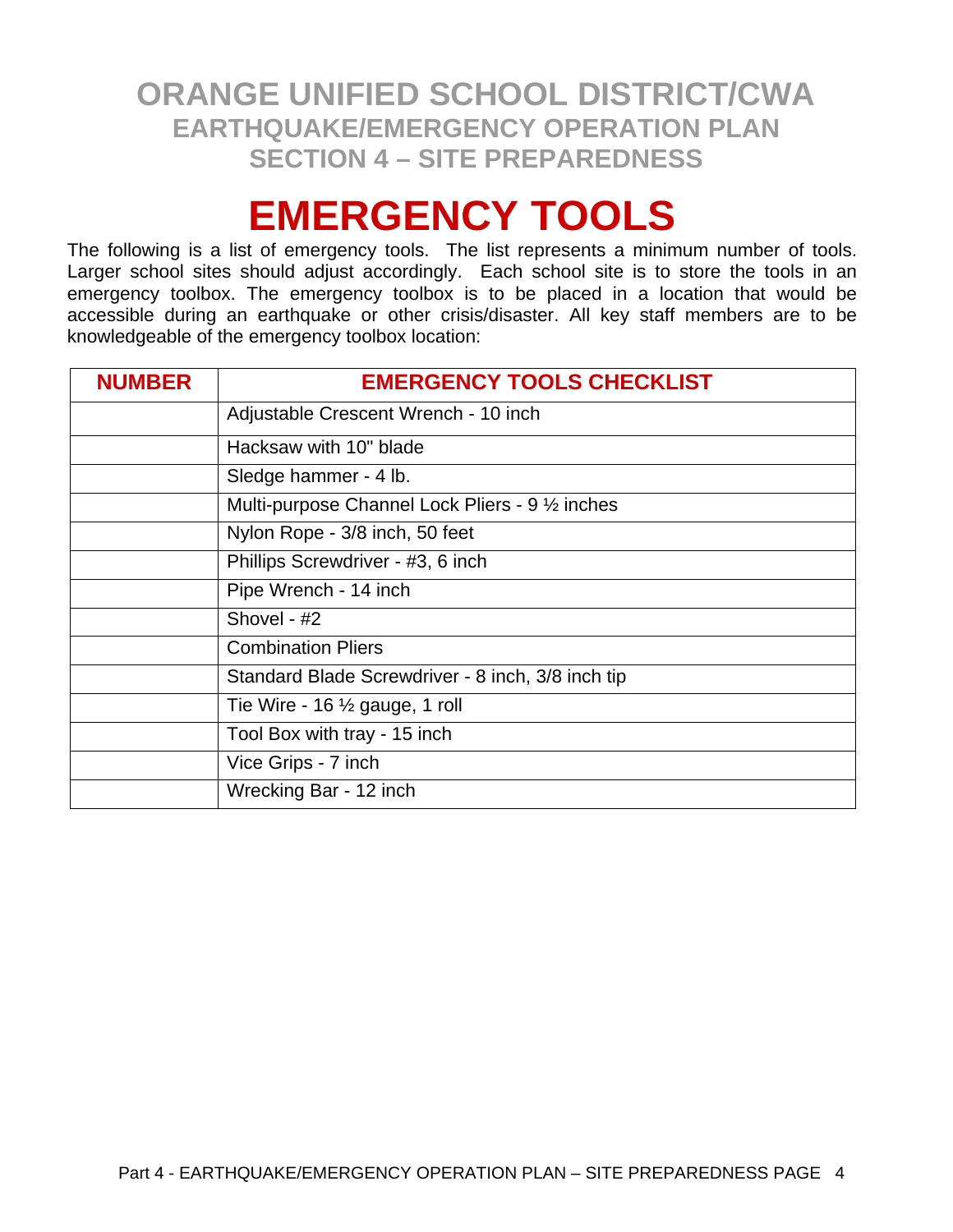## **MITIGATION CHECKLIST**

Mitigation is the effort to reduce loss of life and property by lessening the impact of disasters. This is achieved through risk analysis, which results in information that provides a foundation for mitigation activities that reduce risk in the event of a disaster.

The following checklists have been developed to assist instructors and administrators in maintaining a safe environment in school facilities. Because facilities and activities vary among schools, many of the following checklist items are subjective, or open for interpretation

Parameters for the guidelines are to be determined by the checklist administrator/designee, who should consider the activity at hand in relation to the safety checklist item. For example, "appropriate" lighting for a library setting may or may not be "appropriate" for hallways or other general building areas, depending upon a given activity.

Each instructor teaching a specialized class, such as technology education or graphic arts, is responsible for conducting safe activities and maintaining a safe environment in his or her classroom. External General Building, Specific Building Areas, General and Specialized Classrooms, and Playground/Outdoor Recreation Areas.

#### **Checklist Instructions**

Under each general area, specific safety guidelines are listed. Columns following the guidelines are to be checked by the evaluator to indicate the need for attention in any specific area.

• A check in the "OK" column indicates that evaluator has reviewed this safety area and there is no problem.

• A check in the "Potential Problem" column indicates that corrective actions may need to be taken. In this case, a description of the nature of the problem and the plan for improvement should be included in the "Recommended Action/Plan for Improvement" section. Corrective actions can be determined by consulting the resource agencies listed in this guide. To document that corrective actions have been taken, the date of improvement should be recorded in the last column of the checklist. This date confirms that potential problems have been rectified.

Upon completion of the inspection, school administrators are responsible for maintaining a copy of the checklist and documenting follow-up actions for potential safety problems.

#### **Internal General Building Areas**

 This Internal General Building Section is intended to assist administrators and instructors in maintaining a physically safe internal environment for all students and staff. Under the provisions of Section 504 of the Rehabilitation Act of 1973 and the Americans with Disabilities Act of 1990, this section addresses safety implications associated with inaccessible buildings and facilities.

The following areas are included in this section: stairs and hallways, air quality, lighting, floor safety, mechanical and electrical, storage, equipment, and faculty and staff safety training. Because these areas are broad and affect safety throughout the entire school, they should be

Part 4 - EARTHQUAKE/EMERGENCY OPERATION PLAN - SITE PREPAREDNESS PAGE 5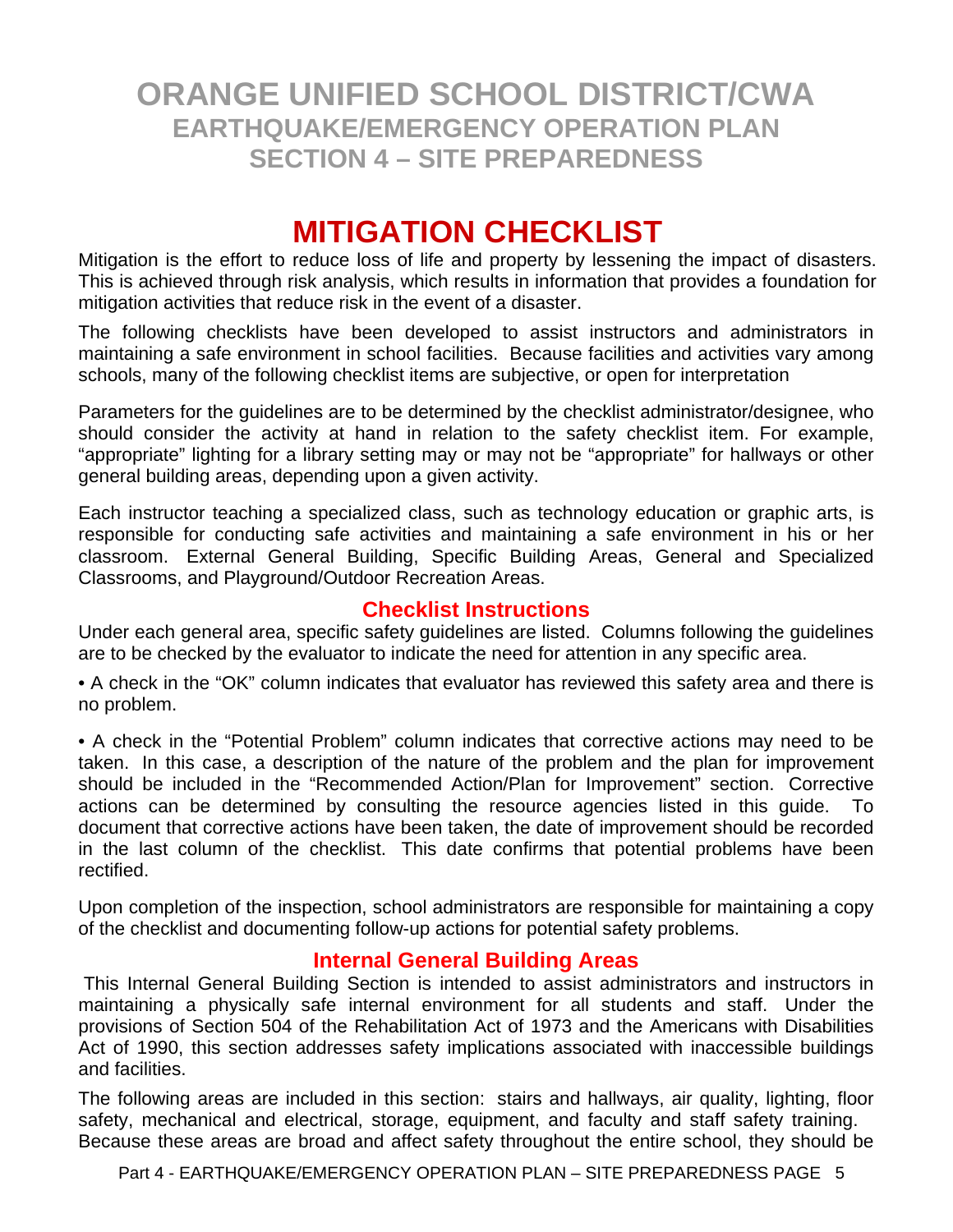evaluated in addition to specific building areas or specialized classrooms. According to recent evaluations, the most common safety concerns in this area are nonfunctional exit lights and insufficient number of fire drills.

As stated earlier, many of the checklist items are subjective, or open for interpretation. Parameters for the guidelines are to be determined by the checklist administrator, who should consider the activity at hand in relation to the safety checklist item.

The following check list is located in Section 4 – Site Preparedness Forms. The district is requesting that all school sites conduct the following mitigation checklist at the beginning of each semester and maintain their checklist on file annually.

## **MITIGATION CHECKLIST**

#### **Name of school: \_\_\_\_\_\_\_\_\_\_\_\_\_\_\_\_\_\_\_\_\_\_\_\_\_\_ Date: \_\_\_\_\_\_\_\_\_\_\_\_\_\_\_\_\_**

| <b>Stairs and Hallways</b>                        | OK | <b>Potential Problem</b> | <b>Recommended</b><br><b>Action/Plan for</b><br><b>Improvement</b> |
|---------------------------------------------------|----|--------------------------|--------------------------------------------------------------------|
| Appropriate lighting                              |    |                          |                                                                    |
| Satisfactory housekeeping                         |    |                          |                                                                    |
| Landings free of obstacles and storage            |    |                          |                                                                    |
| Handrails in good repair                          |    |                          |                                                                    |
| Nonskid treads/surface                            |    |                          |                                                                    |
| Major elevation differences are clearly<br>marked |    |                          |                                                                    |
| Lockers do not obstruct access                    |    |                          |                                                                    |
| Lockers secure and in good condition              |    |                          |                                                                    |
| Readily accessible fire extinguishers             |    |                          |                                                                    |
| Other                                             |    |                          |                                                                    |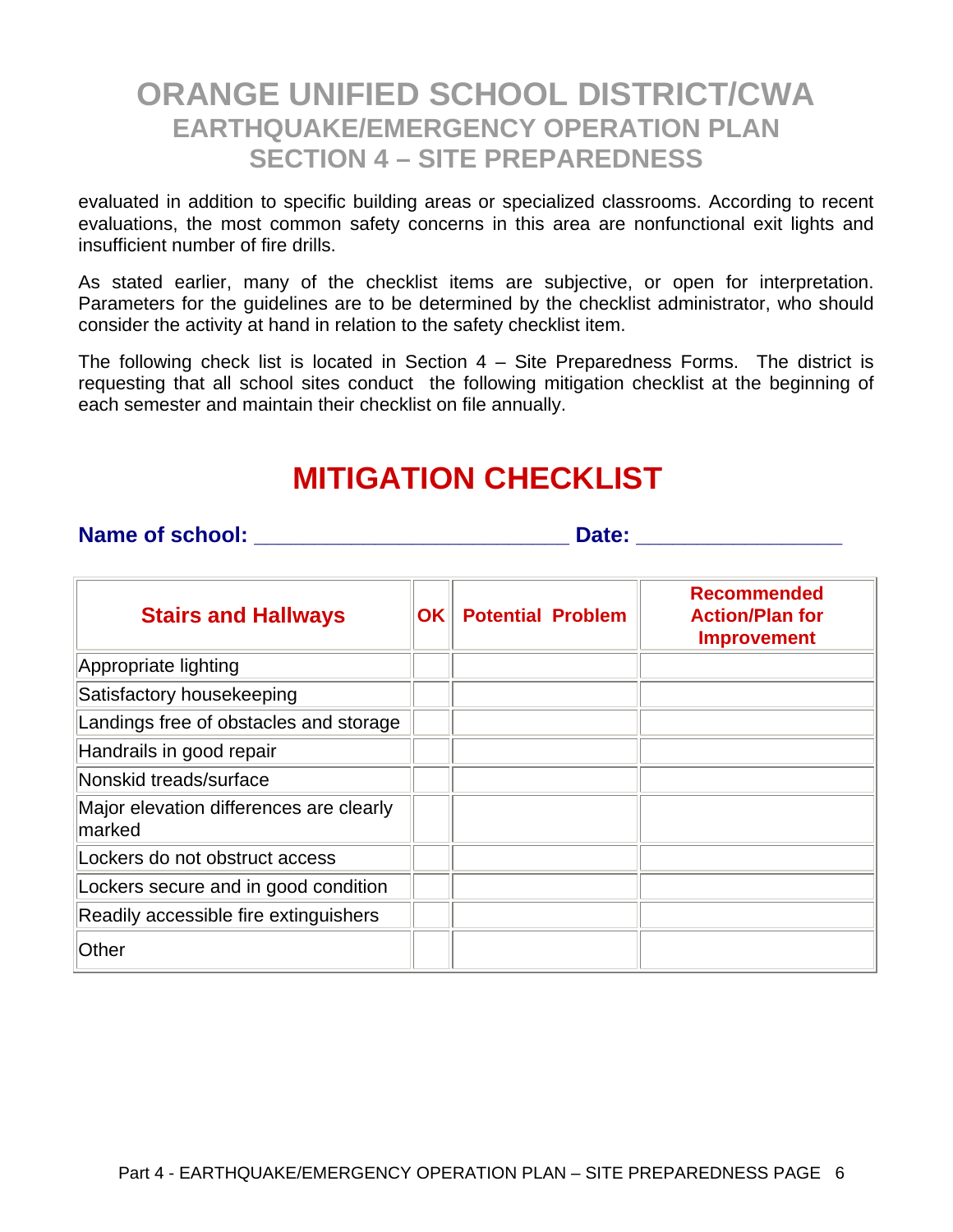| <b>Air Quality, Ventilation,</b><br><b>Environment</b>                                                                                                                                  | ΟK | <b>Potential</b><br><b>Problem</b> | <b>Recommended Action/Plan</b><br>for Improvement |
|-----------------------------------------------------------------------------------------------------------------------------------------------------------------------------------------|----|------------------------------------|---------------------------------------------------|
| Proper handling, storage, labeling, and<br>disposal of chemicals, gas, petroleum,<br>herbicides, and other hazardous<br>materials; maintenance of Material<br><b>Safety Data Sheets</b> |    |                                    |                                                   |
| Appropriate disposal of solid waste                                                                                                                                                     |    |                                    |                                                   |
| Satisfactory housekeeping/sanitization<br>measures                                                                                                                                      |    |                                    |                                                   |
| Documentation of chemicals used on<br>campus                                                                                                                                            |    |                                    |                                                   |
| School site contacts the AQMD to<br>determine air quality when it appears to<br>be substandard http://www.aqmd.gov/                                                                     |    |                                    |                                                   |
| District and school site confers on air<br>quality in the event of a brush fire in the<br>immediate area                                                                                |    |                                    |                                                   |
| Other                                                                                                                                                                                   |    |                                    |                                                   |

| <b>Lighting</b>                                                   | <b>OK</b> | <b>Potential</b><br><b>Problem</b> | <b>Recommended Action/Plan</b><br>for Improvement |
|-------------------------------------------------------------------|-----------|------------------------------------|---------------------------------------------------|
| Appropriate lighting                                              |           |                                    |                                                   |
| Exit lights illuminated and have<br>secondary power source        |           |                                    |                                                   |
| Operational emergency exit lighting has<br>secondary power source |           |                                    |                                                   |
| Lighting fixtures are mounted, clean,<br>and operational          |           |                                    |                                                   |
| Other                                                             |           |                                    |                                                   |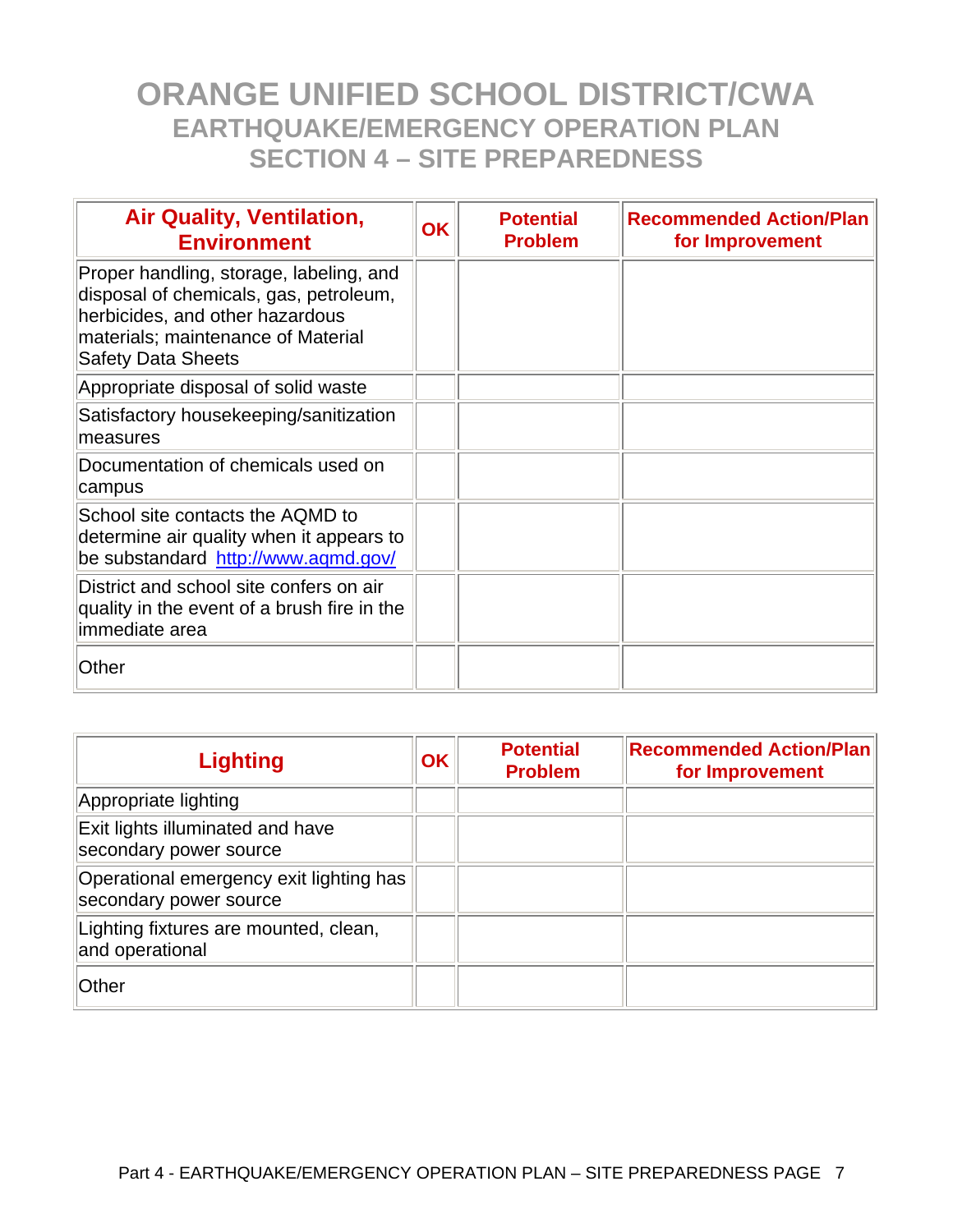| <b>Floor Safety</b>                                                                         | <b>OK</b> | <b>Potential</b><br><b>Problem</b> | <b>Recommended Action/Plan</b><br>for Improvement |
|---------------------------------------------------------------------------------------------|-----------|------------------------------------|---------------------------------------------------|
| Floors in good repair; no obstacles,<br>protruding objects, or indentations                 |           |                                    |                                                   |
| Carpet is secured with no curled edges                                                      |           |                                    |                                                   |
| Non-slip adhesive treads on stairs,<br>floors, and ramps                                    |           |                                    |                                                   |
| Elevation differences are clearly<br>marked                                                 |           |                                    |                                                   |
| Use of non-slip floor mats at entrances<br>and exits during periods of inclement<br>weather |           |                                    |                                                   |
| Wet floor signs are displayed when<br>necessary                                             |           |                                    |                                                   |
| Spills and moisture are cleaned<br>immediately                                              |           |                                    |                                                   |
| Other                                                                                       |           |                                    |                                                   |

| <b>Storage</b>                                                                                                 | <b>OK</b> | <b>Potential</b><br><b>Problem</b> | <b>Recommended Action/Plan</b><br>for Improvement |
|----------------------------------------------------------------------------------------------------------------|-----------|------------------------------------|---------------------------------------------------|
| Satisfactory housekeeping                                                                                      |           |                                    |                                                   |
| Restricted storage areas are locked;<br>keys are in a safe and accessible<br>location for administrators/staff |           |                                    |                                                   |
| Chemicals and medications are stored<br>properly in locked cabinets or closets                                 |           |                                    |                                                   |
| No storage items within 18 inches of the<br>sprinkler system                                                   |           |                                    |                                                   |
| Heavy items are stored on lower<br>shelves                                                                     |           |                                    |                                                   |
| Other                                                                                                          |           |                                    |                                                   |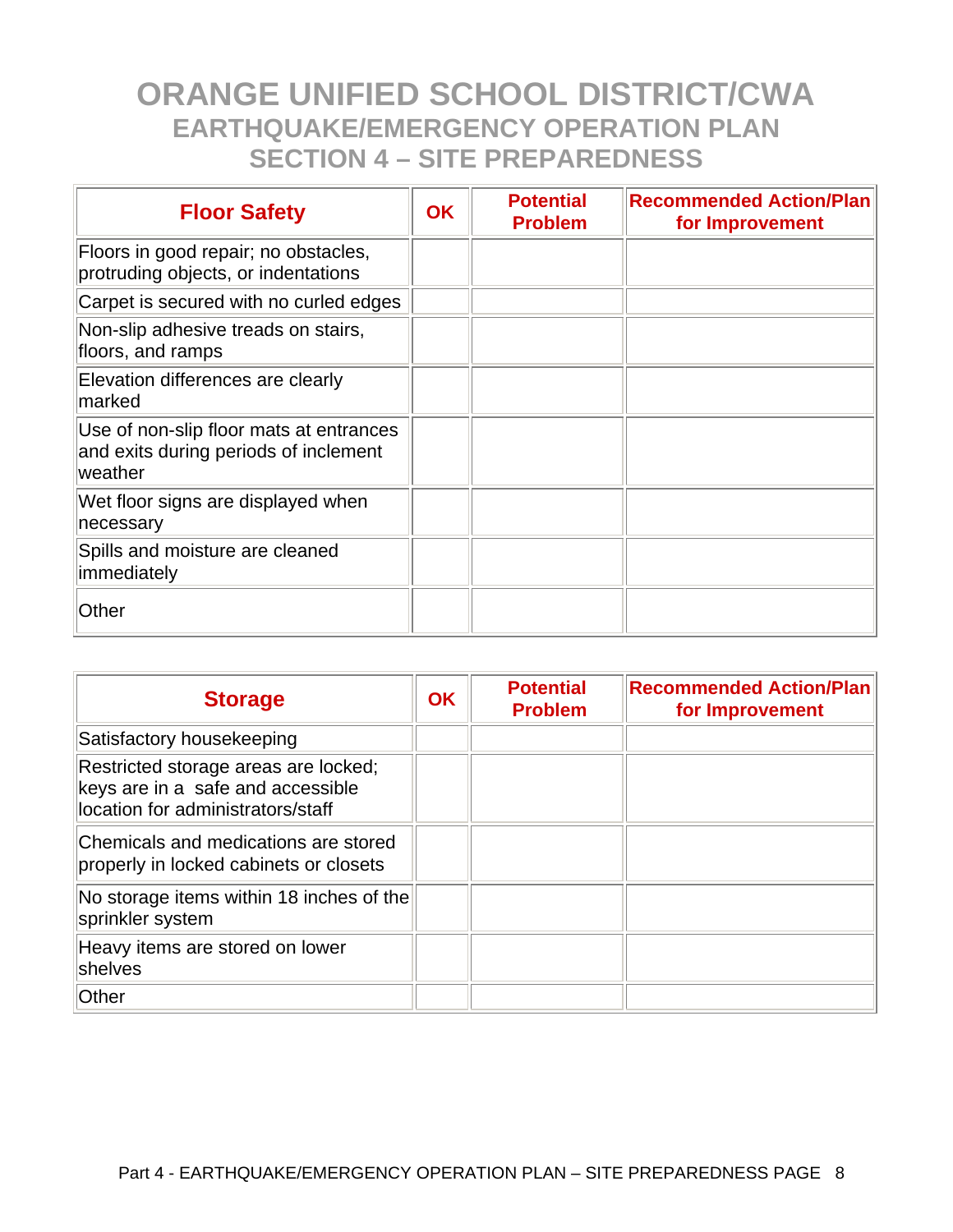| <b>Mechanical and Electrical</b>                                                                                                                                                        | <b>OK</b> | <b>Potential</b><br><b>Problem</b> | <b>Recommended Action/Plan</b><br>for Improvement |
|-----------------------------------------------------------------------------------------------------------------------------------------------------------------------------------------|-----------|------------------------------------|---------------------------------------------------|
| Building is free of non-code electrical<br>wiring                                                                                                                                       |           |                                    |                                                   |
| Electrical boxes are properly secured                                                                                                                                                   |           |                                    |                                                   |
| Switches, electrical outlets and covers<br>are in good condition                                                                                                                        |           |                                    |                                                   |
| Building is free of permanent use of<br>extension cords in place of permanent<br>wiring                                                                                                 |           |                                    |                                                   |
| Electrical loads are placed on power<br>strips (power surges) and are within<br>proper amp rating of circuit                                                                            |           |                                    |                                                   |
| Electrical panels are free of exposed<br>wires or terminals                                                                                                                             |           |                                    |                                                   |
| Electrical receptacles located outdoors<br>or in close proximity to sinks, wet areas,<br>pipes, or other grounded equipment<br>protected by ground fault circuit<br>interrupters (GFCI) |           |                                    |                                                   |
| Electrical motors are clean and<br>lubricated periodically                                                                                                                              |           |                                    |                                                   |
| Electrical panel switches and circuit<br>breakers are labeled to indicate the<br>equipment they control                                                                                 |           |                                    |                                                   |
| Electrical cords are coiled and stored in<br>the proper place                                                                                                                           |           |                                    |                                                   |
| Other                                                                                                                                                                                   |           |                                    |                                                   |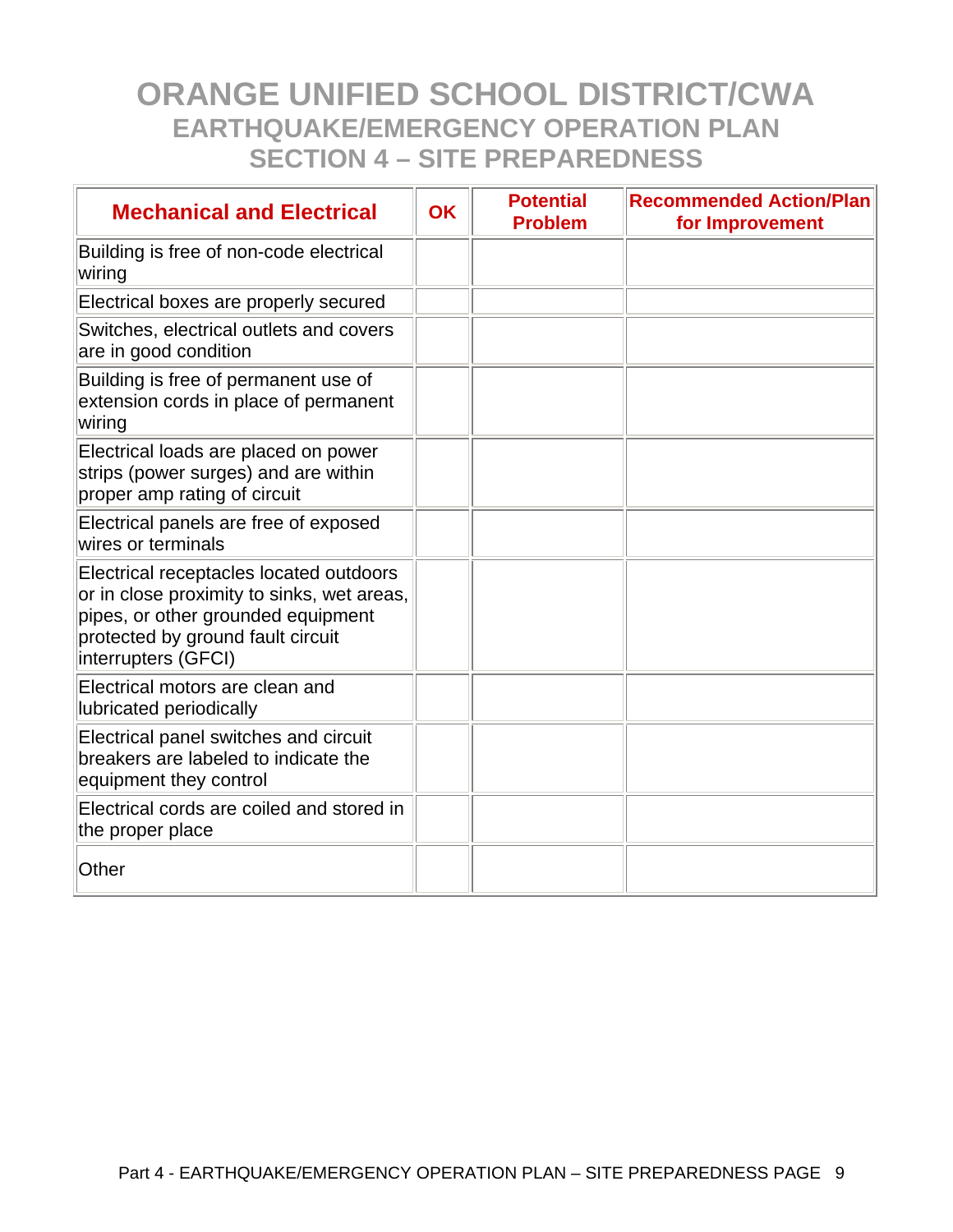| <b>Equipment</b>                                                                                                                                                             | <b>OK</b> | <b>Potential</b><br><b>Problem</b> | <b>Recommended Action/Plan</b><br>for Improvement |
|------------------------------------------------------------------------------------------------------------------------------------------------------------------------------|-----------|------------------------------------|---------------------------------------------------|
| Fire alarm systems (audio & visual) are<br>operational                                                                                                                       |           |                                    |                                                   |
| Operational fire extinguishers with up-<br>to-date inspection tags:<br>• In proper place and adequately<br>charged<br>• Date of last inspection within last 12<br>$ $ months |           |                                    |                                                   |
| Where appropriate - smoke detectors<br>are operational                                                                                                                       |           |                                    |                                                   |
| Clean-up kits in place for hazardous<br>spills and blood borne pathogens                                                                                                     |           |                                    |                                                   |
| First aid kit is adequately stocked and<br>readily available                                                                                                                 |           |                                    |                                                   |
| Other                                                                                                                                                                        |           |                                    |                                                   |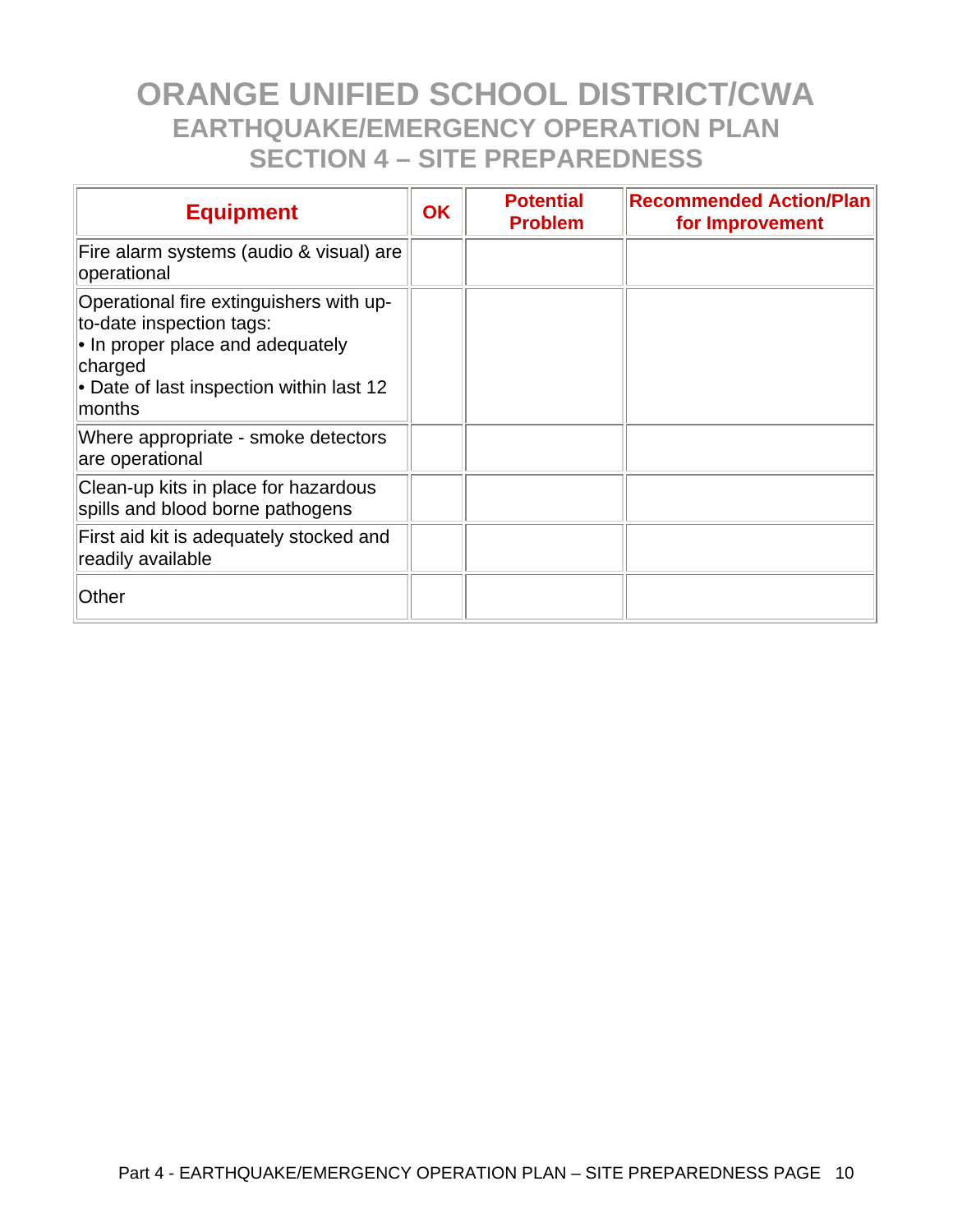| <b>Elementary Playground</b><br><b>Safety Checklist:</b>                                                                                                                                                     | <b>OK</b> | <b>Potential</b><br><b>Problem</b> | <b>Recommended Action/Plan</b><br>for Improvement |
|--------------------------------------------------------------------------------------------------------------------------------------------------------------------------------------------------------------|-----------|------------------------------------|---------------------------------------------------|
| Make sure surfaces around playground<br>equipment have at least 12 inches of<br>wood chips, mulch, sand, or pea gravel,<br>or are mats made of safety-tested<br>rubber or rubber-like materials.             |           |                                    |                                                   |
| Check that protective surfacing extends<br>at least 6 feet in all directions from play<br>equipment. For swings, be sure<br>surfacing extends, in back and front,<br>twice the height of the suspending bar. |           |                                    |                                                   |
| Check for dangerous hardware, like<br>open "S" hooks or protruding bolt ends.                                                                                                                                |           |                                    |                                                   |
| Identify any spaces that could trap<br>children.                                                                                                                                                             |           |                                    |                                                   |
| Check for sharp points or edges in<br>equipment.                                                                                                                                                             |           |                                    |                                                   |
| Look out for tripping hazards, like<br>exposed concrete footings, tree stumps,<br>and rocks.                                                                                                                 |           |                                    |                                                   |
| Make sure elevated surfaces, like<br>platforms and ramps, have guardrails to<br>prevent falls.                                                                                                               |           |                                    |                                                   |
| Check playgrounds regularly to see that<br>equipment and surfacing are in good<br>condition.                                                                                                                 |           |                                    |                                                   |
| Confirm that playground areas are<br>included in your campus supervision<br>daily plan.                                                                                                                      |           |                                    |                                                   |
| Other                                                                                                                                                                                                        |           |                                    |                                                   |